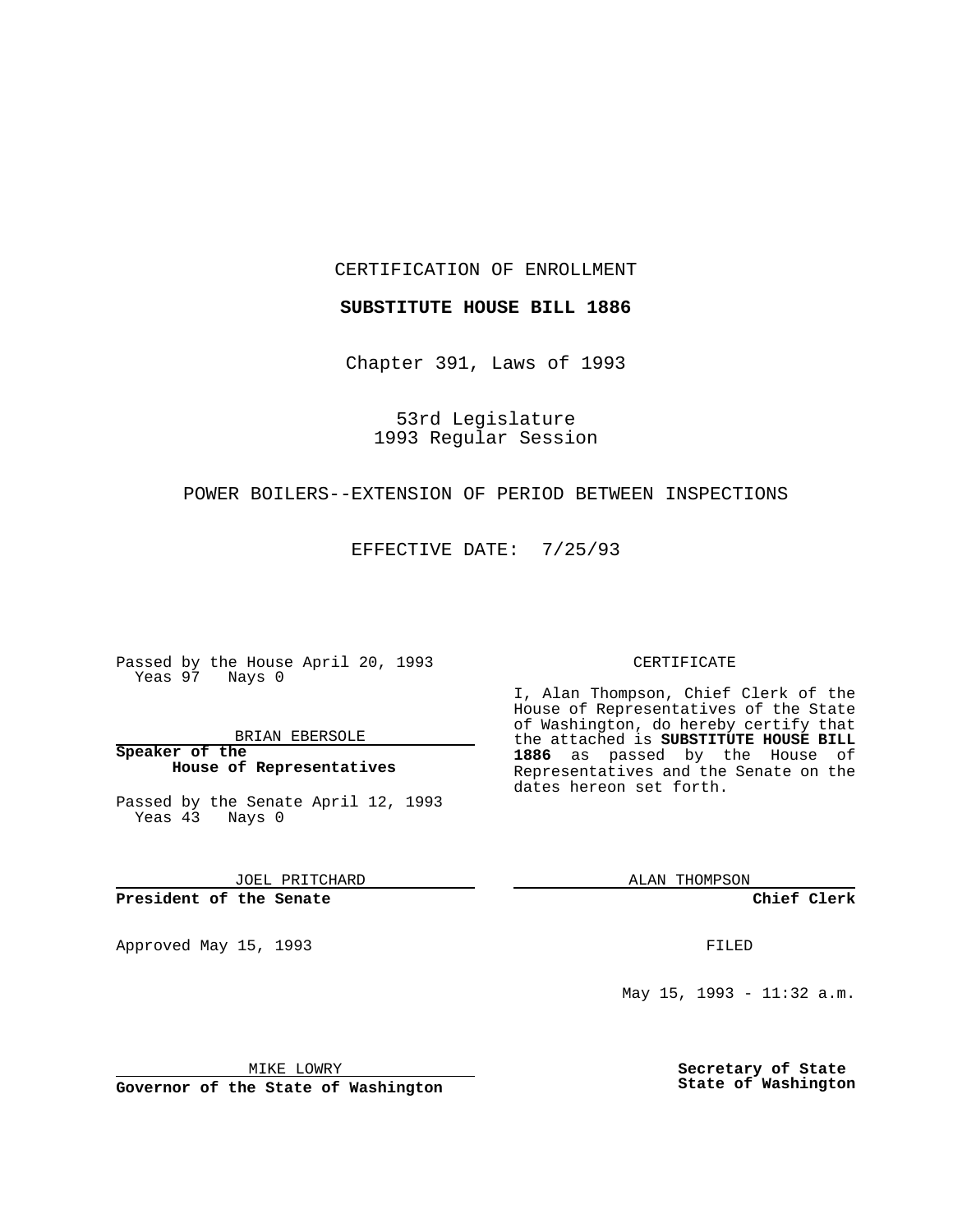# **SUBSTITUTE HOUSE BILL 1886** \_\_\_\_\_\_\_\_\_\_\_\_\_\_\_\_\_\_\_\_\_\_\_\_\_\_\_\_\_\_\_\_\_\_\_\_\_\_\_\_\_\_\_\_\_\_\_

\_\_\_\_\_\_\_\_\_\_\_\_\_\_\_\_\_\_\_\_\_\_\_\_\_\_\_\_\_\_\_\_\_\_\_\_\_\_\_\_\_\_\_\_\_\_\_

AS AMENDED BY THE SENATE

Passed Legislature - 1993 Regular Session

### **State of Washington 53rd Legislature 1993 Regular Session**

**By** House Committee on Energy & Utilities (originally sponsored by Representatives Grant, Miller, Kessler, Horn, Kremen and Casada)

Read first time 03/03/93.

1 AN ACT Relating to authorizing the board of boiler rules to 2 prescribe extended inspection schedules for power boilers; and amending 3 RCW 70.79.240 and 70.79.250.

4 BE IT ENACTED BY THE LEGISLATURE OF THE STATE OF WASHINGTON:

5 **Sec. 1.** RCW 70.79.240 and 1951 c 32 s 22 are each amended to read 6 as follows:

 Each boiler and unfired pressure vessel used or proposed to be used within this state, except boilers or unfired pressure vessels exempt in RCW 70.79.080 and 70.79.090, shall be thoroughly inspected as to their construction, installation, condition and operation, as follows:

 (1) Power boilers shall be inspected annually both internally and 12 externally while not under pressure ((and)), except that the board may provide for longer periods between inspections where the contents, 14 history, or operation of the power boiler or the material of which it is constructed warrant special consideration. Power boilers shall also be inspected annually externally while under pressure if possible;

17 (2) Low pressure heating boilers shall be inspected both internally 18 and externally biennially where construction will permit;